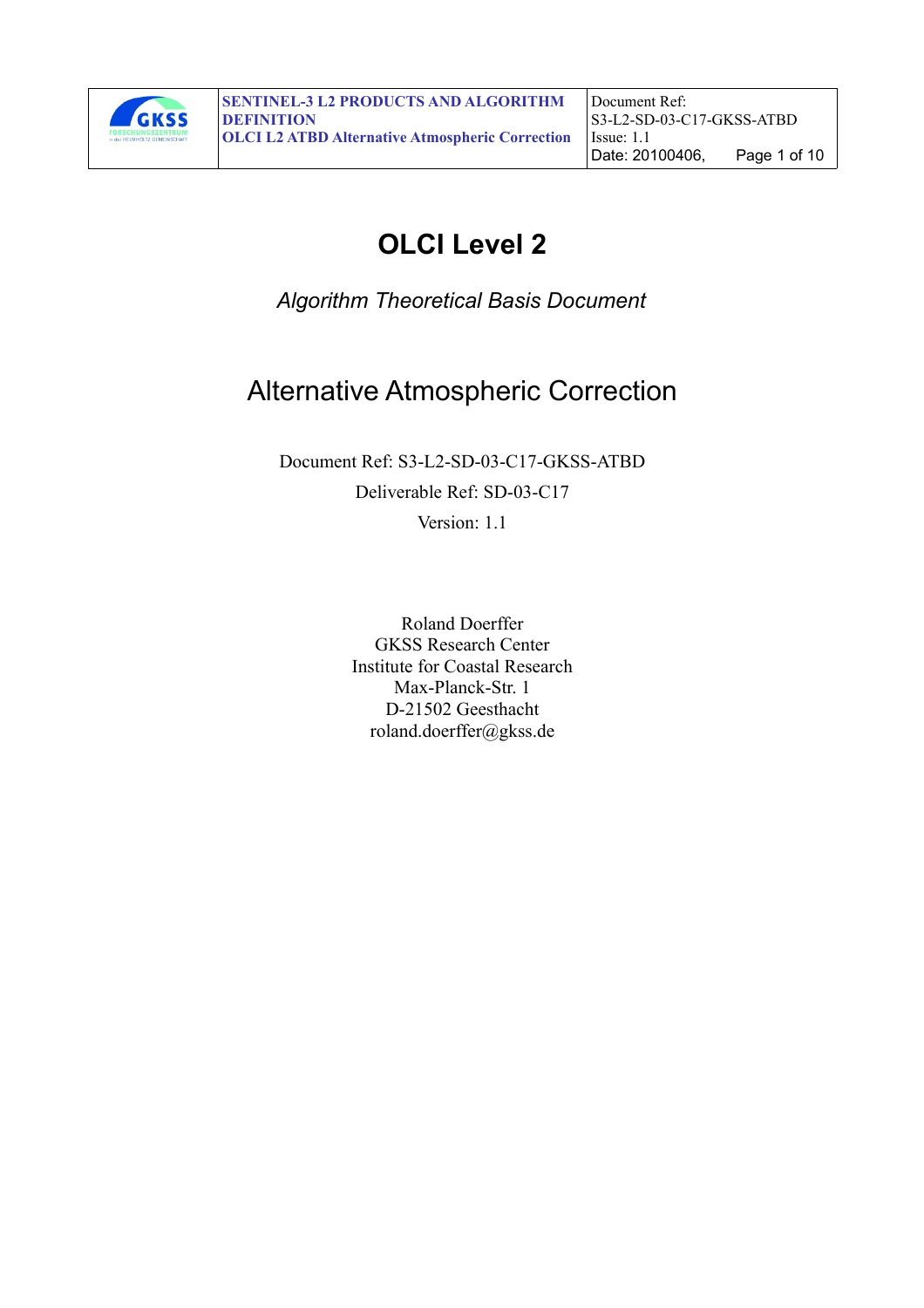

# **Title:** S3-L2-SD-03-C17-GKSS-ATBD\_AlternativeAtmosCorr\_v1.0-100406 **Document Ref:** S3-L2-SD-03-C17-GKSS-ATBD

|                 | <b>Name</b> | <b>Function</b> | <b>Company</b> | <b>Signature</b> | <b>Date</b> |
|-----------------|-------------|-----------------|----------------|------------------|-------------|
| <b>Prepared</b> | Doerffer    |                 | <b>GKSS</b>    |                  | 20090404    |
| <b>Approved</b> |             |                 |                |                  |             |
| <b>Released</b> |             |                 |                |                  |             |

#### **Revisions:**

| <b>Issue</b> | Date     | <b>Subject</b>       | <b>Author</b> |
|--------------|----------|----------------------|---------------|
|              | 20100406 | <b>First Version</b> | Doerffer      |
|              |          |                      |               |
|              |          |                      |               |
|              |          |                      |               |

# **Change Record**

| <i><b>Issue</b></i> | Date       | <b>Description</b>                                                                                                                                               | <b>Change Chapters</b> |
|---------------------|------------|------------------------------------------------------------------------------------------------------------------------------------------------------------------|------------------------|
| 1.0                 | 06/04/2010 | version 1                                                                                                                                                        |                        |
| 1.1                 | 19/07/2010 | - equations in ch. 3 (RL tosa computation) errors<br>corrected and numbered<br>- clarification of radiance reflectance and water<br>leaving radiance reflectance | 3                      |
|                     |            | - validation and summary report provided with<br>reference in chap. 11                                                                                           | 11                     |
|                     |            |                                                                                                                                                                  |                        |
|                     |            |                                                                                                                                                                  |                        |

#### **Distribution List**

| Organisation  | Tо          | No. copies |
|---------------|-------------|------------|
| <b>ARGANS</b> | S. Lavender |            |
| 'ESA          | P. Goryl    |            |
| ACRI          | L. Bourg    |            |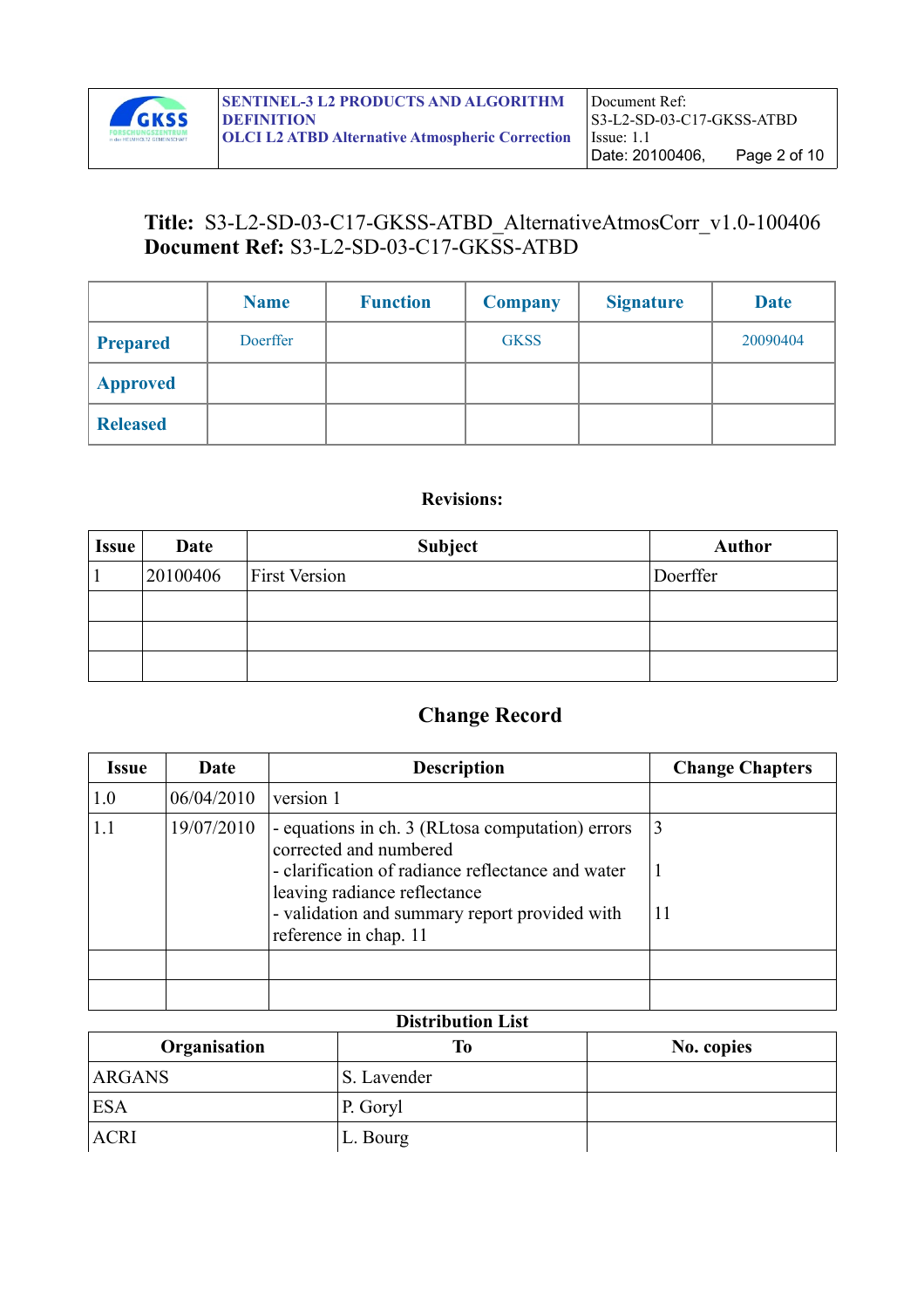

# **Table of Content**

| 8Computation of Water leaving radiance reflectance and path radiance reflectance (12), (13)9 |  |
|----------------------------------------------------------------------------------------------|--|
|                                                                                              |  |
|                                                                                              |  |
|                                                                                              |  |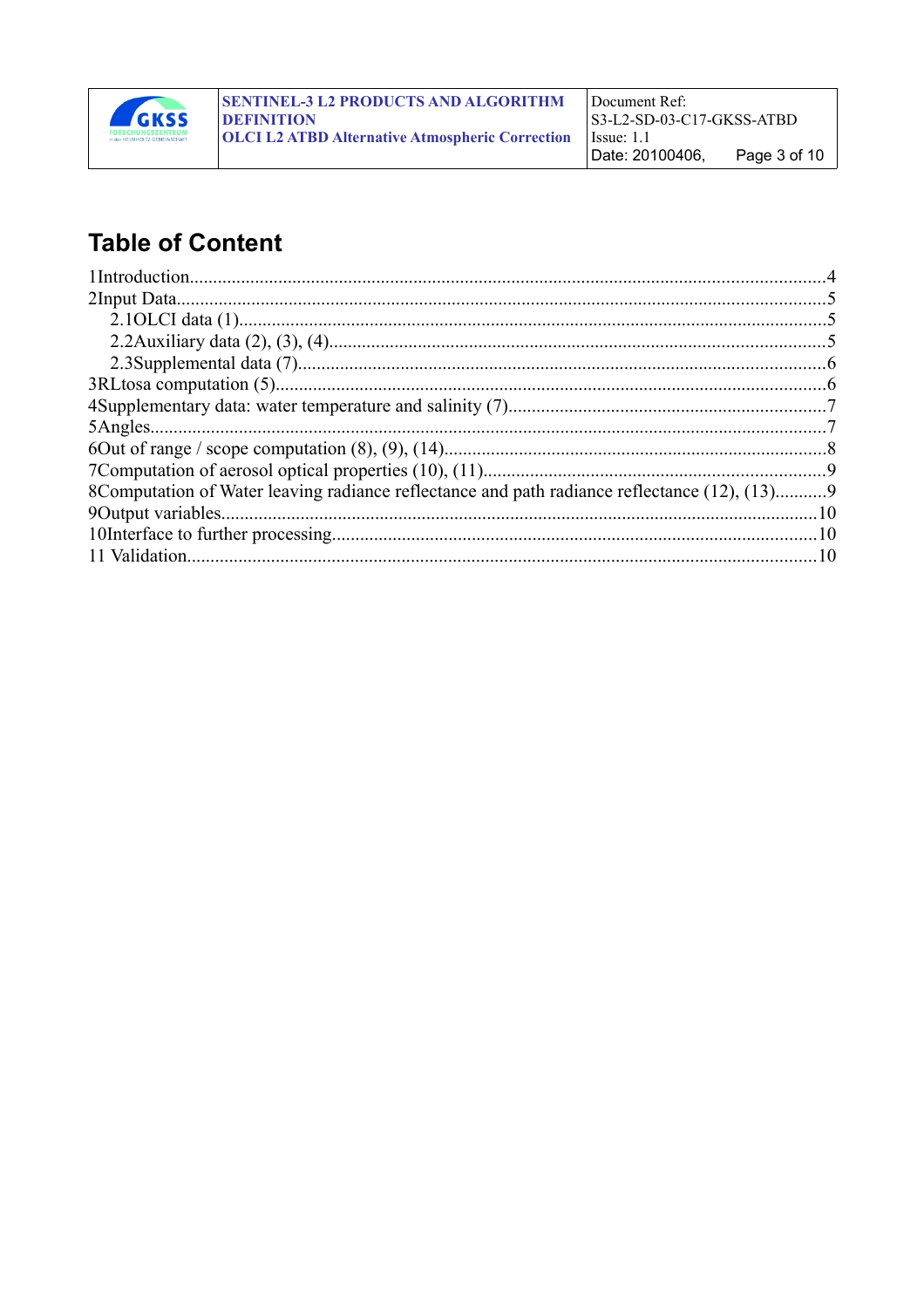

#### **1 Introduction**

This ATBD describes a procedure to derive the bi-directional water leaving radiance reflectances (RL\_w) from top of atmosphere (TOA) radiance reflectance spectra RL\_toa (L1b data) of the *Ocean Land Colour Imager* (OLCI) on Sentinel 3. The procedure is an alternative method to the standard atmospheric correction procedure for OLCI. Its main purpose is to improve the atmospheric correction over turbid and highly absorbing case 2 water and for areas of an image which are contaminated by sun glint. However, it can be applied also to case 1 water.

This part 1 of the ATBD describes how the procedure has to be implemented in the processor. Part 2 will describe the model used to simulate the training data set.

The procedure is mainly based on artificial neural networks with some pre-corrections. It delivers also information about spectra, which are out of the data set, which was simulated for training of the neural network and which determines the scope of the procedure. Furthermore, the path radiance reflectances (RL\_path), the aerosol optical thicknesses and the angstrom coefficient are computed.

The neural networks are based on simulated bi-directional top of standard atmosphere radiance reflectances (RL\_tosa). The simulations are performed for 15 bands of OLCI. The radiative transfer model includes an atmosphere with 50 layers with different aerosols and thin cirrus clouds, a wind dependent rough sea surface with specular reflectance of sky and direct sun radiation and white caps and a water body with different components of absorbing and scattering constituents. Furthermore, the water optical properties are temperature and salinity dependent.

The procedure consists of four parts:

- 1. Determination of top of standard atmosphere (TOSA) spectra (RL\_tosa) from RL\_toa spectra
- 2. Check if spectrum is in range and in scope by an auto-associative NN
- 3. Determination of RL\_w, RL\_path by a NN
- 4. Determination of tau aerosol at 4 bands by a NN and calculation of the angstrom coefficient

Step 1 is used to perform a correction concerning (1) the deviation of the actual surface pressure from the standard pressure of 1013.2 hPa, (2) the correction of the deviation of the actual ozone column content from the standard value of 350 Dobson Units, (3) the correction for water vapour and other gases such as NO2(tbc).

The general outline is summarized in Fig. [1.](#page-4-0)

Note that the input of atmospheric gases is only necessary if these are not considered in the precorrection step, which has to be performed elsewhere.

All reflectances are defined as bi-directional radiance reflectances, also called remote sensing reflectances,

$$
RL_x (\lambda, \theta_v, \varphi) = Lu (\lambda, \theta_v, \varphi) / Ed (\lambda, \theta_s),
$$

where Lu is the upward directed radiance, Ed the downwelling irradiance,  $\lambda$ , the wavelength,  $\theta_{v}$ , the viewing zenith angle,  $\theta_s$  the solar zenith angle and  $\phi$  the azimuth difference between sun and viewing direction.

The water leaving radiance reflectance RL w is then accordingly the radiance leaving the water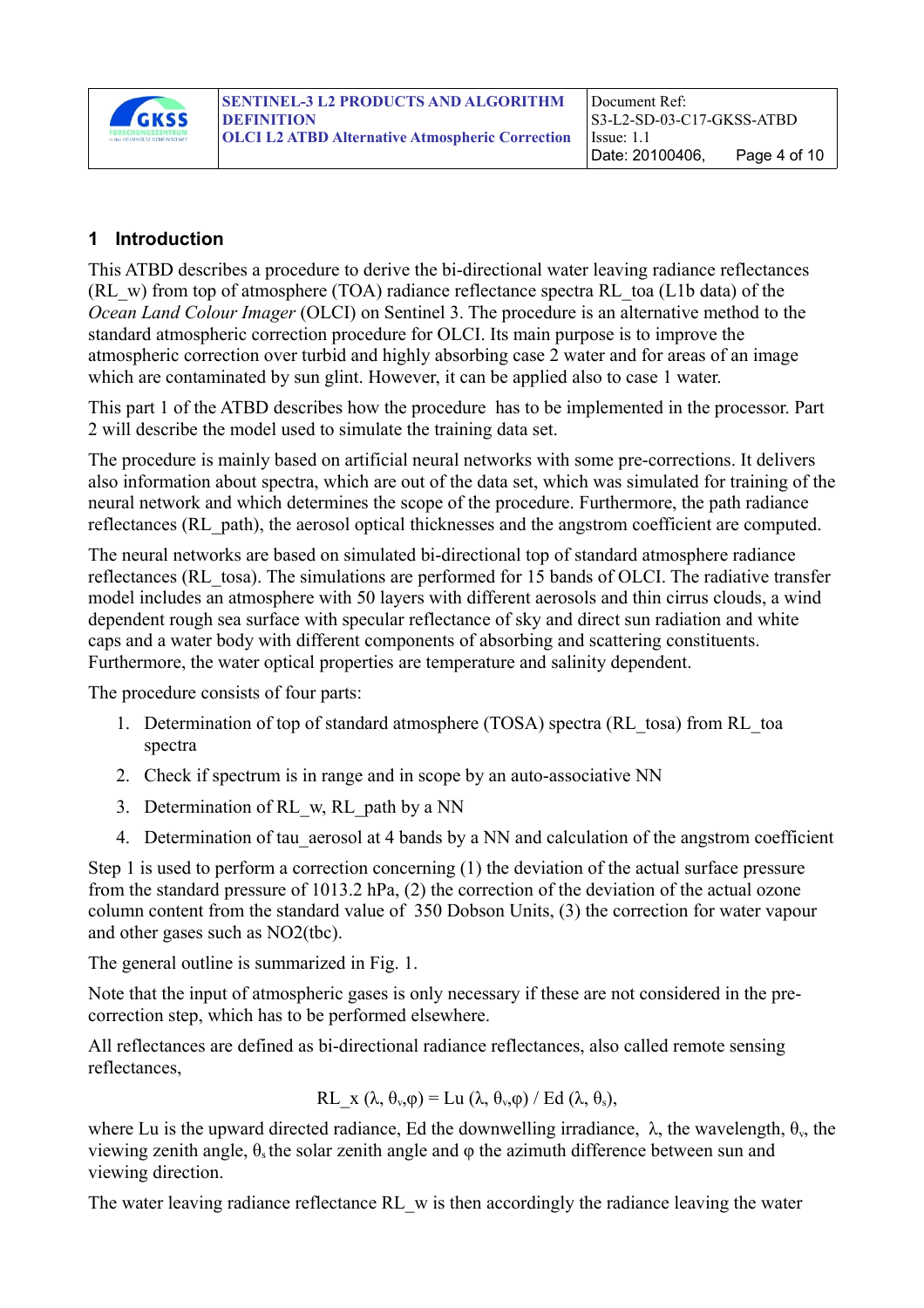

surface (without the specular reflected radiance above the surface), devided by the downwelling irradiance abouve the surface.



<span id="page-4-0"></span>For the operation of the neural networks a routine to create/establish a network and a routine to execute a network are necessary. These routines have to be consistent with the structure of the provided nn-files. Furthermore, a routine must be available to read the minium and maximum

values of the input neurons from the nn-file. These routines in form of a C-code can be provided.

# **2 Input Data**

## *2.1 OLCI data (1)*

L1b top of atmosphere radiances in 15 bands Oa 1-12 (400-753 nm), Oa 16, 17, 21 (778, 865,1020)

# *2.2 Auxiliary data (2), (3), (4)*

View zenith angle (at pixel location): view\_zenith View azimuth angle (at pixel location): view\_azimuth sun zenith angle (at pixel location): sun\_zenith sun azimuth angle (at pixel location): sun\_azimuth solar flux for day of overflight at top of atmosphere:  $E_0$ air pressure at sea level: press\_act altitude of water surface: alt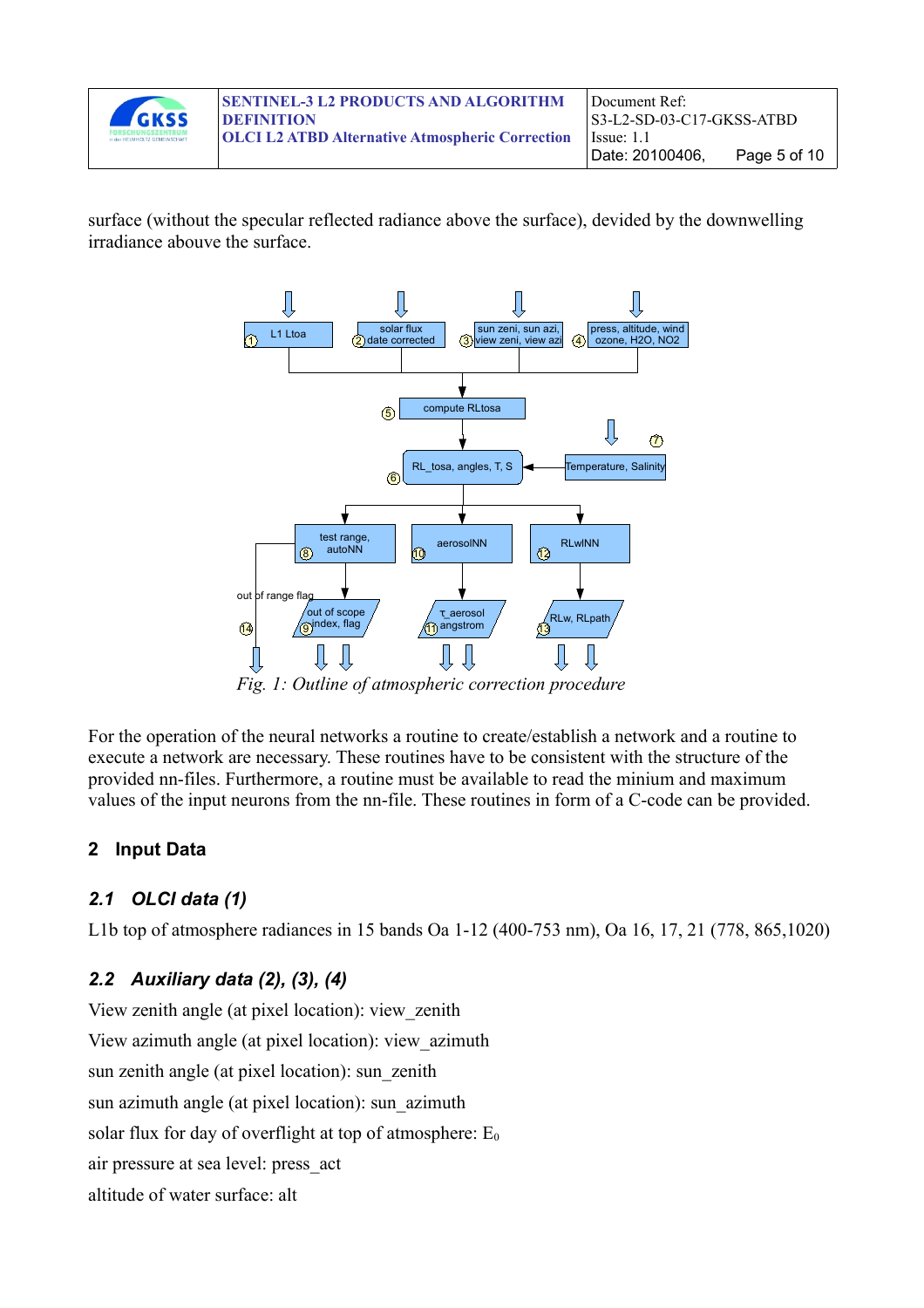

wind speed: wind

ozone column content in Dobson Unit: ozone\_act (only necessary if not pre-corrected)

Water vapour column content: wy (only necessary if not pre-corrected)

NO2 column content: no2 (only necessary if not pre-corrected)

### *2.3 Supplemental data (7)*

Sea surface temperature (celsius centigrates):sst

Sea surface salinity (ppt): sss

## **3 RLtosa computation (5)**

To keep the dimension of the simulated data for training of the neural network as small as possible the radiance reflectance at top of standard atmosphere, RL\_tosa, is defined. This is used as input to the NNs. The top of standard atmosphere assumes standard values for pressure at sea level and for ozone and no influence by water vapour and NO2.

Thus, the following fixed standard values are used in the simulations for training of the NNs:

- pressure at sea level: press std (1013.25 hPa)
- ozone: ozone std (350 DU)
- no water vapour
- $\cdot$  no NO2

The deviation between the actual and the standard values are used to compute RL\_tosa from RL\_toa, with

```
Ed toa = E_0<sup>*</sup> cos(sun_zenith) (Eq. 1)
RL toa = L toa / Ed toa (Eq. 2)
L_tosa = L_toa / (trans_u_ozone*trans_u_raylc*trans_u_wv*trans_u_no2) (Eq. 3)
Ed tosa = Ed toa* trans_d_ozone*trans_d_raylc*trans_d_wv*trans_d_no2 (Eq. 4)
RL tosa= L tosa / Ed tosa (Eq. 5)
```

```
trans_u_ozone = exp(- (ozone_act _h- ozone_std)*a_ozone/cos(view_zenith)) (Eq. 6)
trans d ozone = exp(- (ozone act h - ozone std)*a ozone/cos(sun zenith)) (Eq. 7)
trans u raylc = exp(-(press act - press std)*tau rayl /2/cos(view zenith)) (Eq. 8)
trans d raylc = exp(-(press act - press std)*tau rayl /2*cos(sunzenith)) (Eq. 9)
trans_u_wv = exp(-wv*a_wv/cos(view_zenith)) (Eq. 10)
trans d wv = \exp(-wv^*a wv/cos(sun zenith)) (Eq. 11)
trans u_no2 = \exp(-n\omega^2 a \cdot n\omega^2/\cos(vi\omega x \cdot \sinh)) (Eq. 12)
```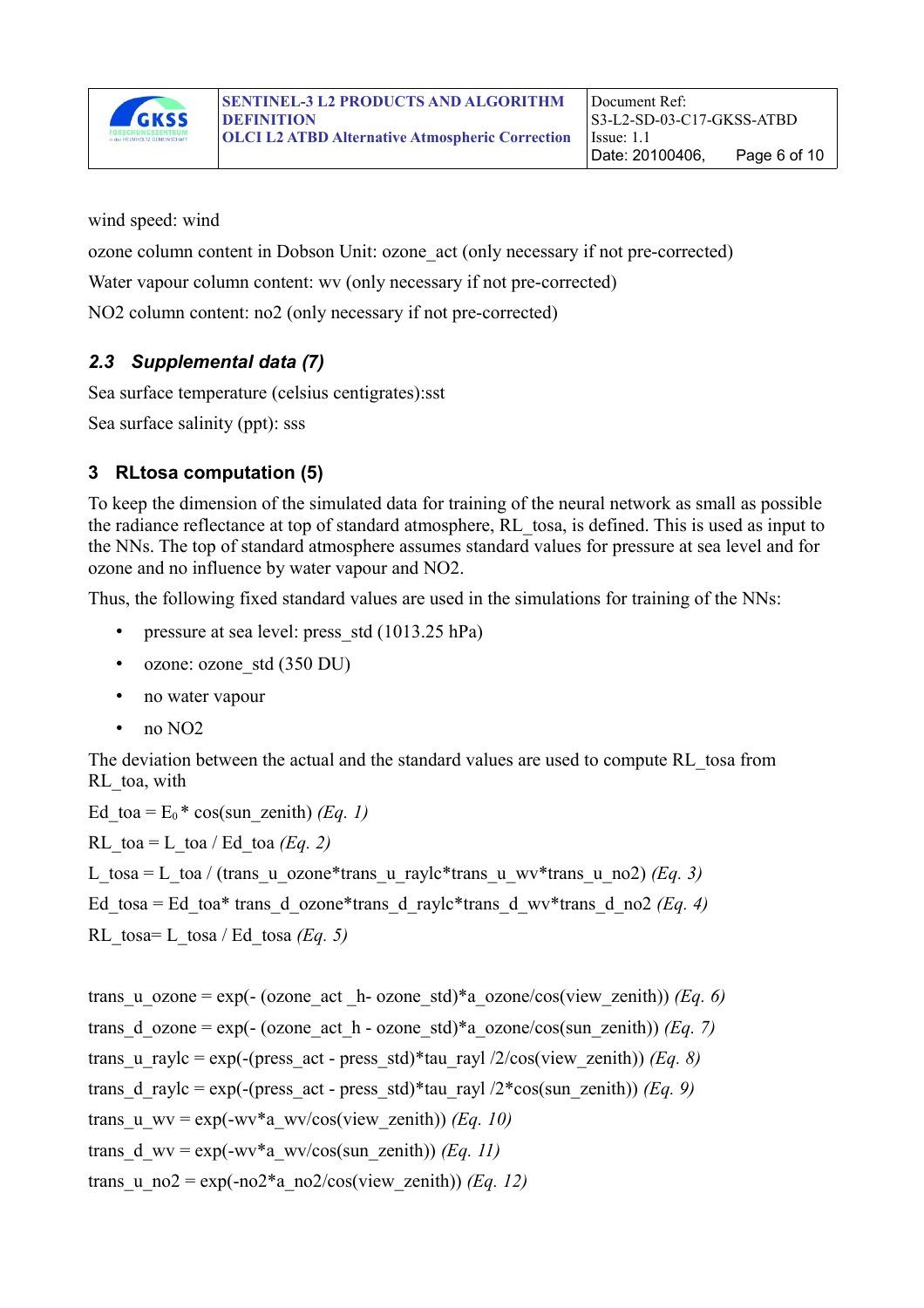

#### trans d\_no2 = exp(-no2<sup>\*</sup>a\_no2/cos(sun\_zenith)) *(Eq. 5)*

The actual air pressure is calculated for the altitude of the water surface (press act h) to include also lakes in high altitudes as possible targets for OLCI. To determine this pressure from the pressure at sea level the simple international barometric height formula for the standard atmosphere is used, which can be replaced by any more sophisticated formula if the required information is available. The standard formula assumes a surface pressure of 1013.25 hPa, a temperature at surface of 15 deg C and a temperature gradient of 0.65 deg C per 100 meter.

$$
p(h) = 1013,25 \left( 1 - \frac{0,0065 \cdot h}{288,15} \right)^{5,255} \text{hPa} \ (Eq. 13)
$$

To calculate the pressure at water surface we use:

press\_act\_h= press\_act \*(1-0.0065\*h/288.15)\*\*5.255 *(Eq. 14)*

with press act the actual pressure at sea level and h the altitude of the water level in meter.

*b\_rayl* is the scattering coefficient of the standard atmospheric gases ("Rayleigh scattering") at standard pressure. Due to the forward-backward symmetry of the scattering function b rayl/2 is taken as the diffuse attenuation coefficient.

*tau rayl* is the total attenuation of the specified layer caused by Rayleigh scattering.

*a\_ozone, a\_wv and a\_no2* are the specific absorption coefficients for ozone, water vapour and NO2 , i.e. per unit of column content.

Note: all above variables are wavelength dependent.

*Remark 1: if the TOA radiances, which are provided as L1b / L1c data, are already corrected for the influence of water vapour and NO2, the corresponding actual values of these 2 variables can be set to the standard values. Alternatively the corresponding procedures can be omitted in the processor.*

*Remark 2: the atmospheric correction procedure of the case 2 regional (C2R) processor includes the so called smile correction (camera misalignment) in the TOSA preprocessor. Here we assume that this correction is not necessary for OLCI or is already performed in the L1c processor.*

#### **4 Supplementary data: water temperature and salinity (7)**

Since the Fresnel reflection as well as the scattering and absorption properties of pure water depend on temperature and salinity, these data have to be provided as input to the neural networks. The data, which are not part of the auxiliary data set, may come either from actual measurements, climatological data or may be mean values, if no other data are available. The data are direct input to the neural networks.

## **5 Angles**

All angles are defined for the position of the pixel. The viewing and sun azimuth angles are defined for the position of the sun and the satellite with respect to the pixel with North 0 degree, East 90, South 180, and West 270 degree: the observer stays on the pixel and looks to the sun or satellite.

The azimuth difference is then: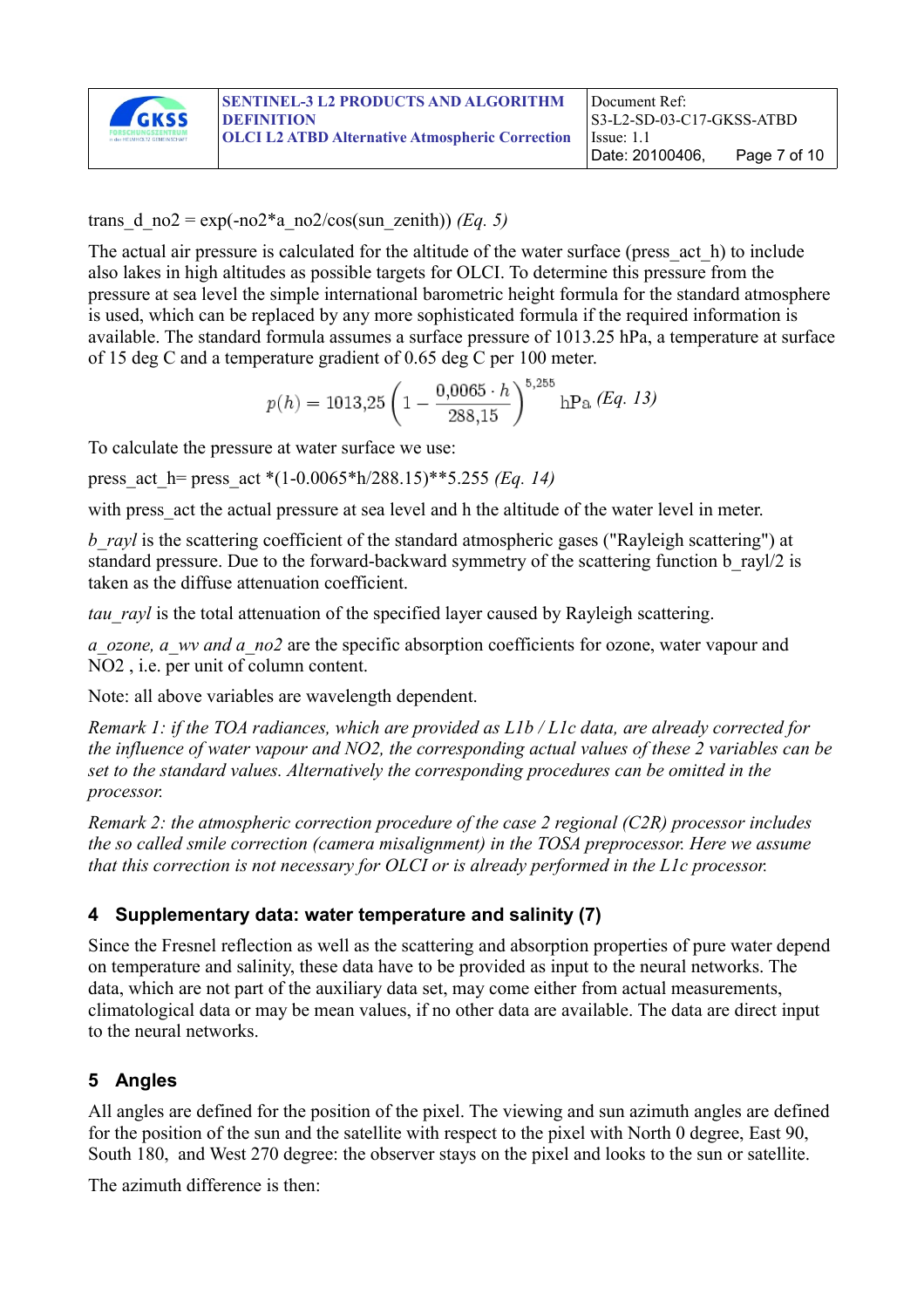

azi  $diff = absolute(view azimuth-sum azimuth)$ if (azi\_diff > 180) azi\_diff = azi\_diff-180 with respect to the definition of the simulated data: azi diff =  $180$ -azi diff

The viewing and sun angles are transformed into Cartesian coordinates:

view  $x = -\sin(vi)$  zenith)\*cos(azi diff) view  $y = \sin(vi)$  zenith)\*sin(azi diff) view  $z = \cos(vi)$  zenith)

## **6 Out of range / scope computation (8), (9), (14)**

The scope of the atmospheric correction network is determined by the training data set. Thus, it its checked whether a measured spectrum (RL\_tosa) is within this scope.

First the input values are checked against the minimum/maximum values of each input of the networks. If any value is outside the range, the out of range flag will be raised. Since all three networks are based on the same training data set, this test has to be performed only for one NN (i.e. the auto $NN$ ,  $(8)$ ).

The minimum and maximum input values are included in and can be retrieved from the NN.

In a second step the type (form) of the RL tosa spectrum is tested by using an auto-associative neural network. This NN tests if the input NN can be reproduced with an aaNN. The difference between the input RL\_tosa and the output RL\_tosa' can be used as an *out of scope index* and/or used to raise a flag if the index is above a certain threshold. The aaNN is trained with the same training data set. Output neurons are the RL tosa' values. The central hidden layer of this NN is used as bottle neck layer, i.e. the number of neurons is kept to a small number, which is just sufficient to produce correct RL\_tosa'.

out of range flag = if for any i\_band (RL\_tosa(i\_band)  $\geq$  RL\_tosa\_max(i\_band) OR RL tosa(i band)  $\leq$  RL tosa min(i band))

out of scope index= sqrt(sum((RL\_tosa'(i\_band)-RL\_tosa(i\_band)/RL\_tosa(i\_band))\*\*2))/n\_band

out of scope flag = if(out of scope index > out of scope threshold)

#### **Input to this NN are:**

sun zenith angle (degree)

view\_x

view\_y

view\_z

water temperature

water salinity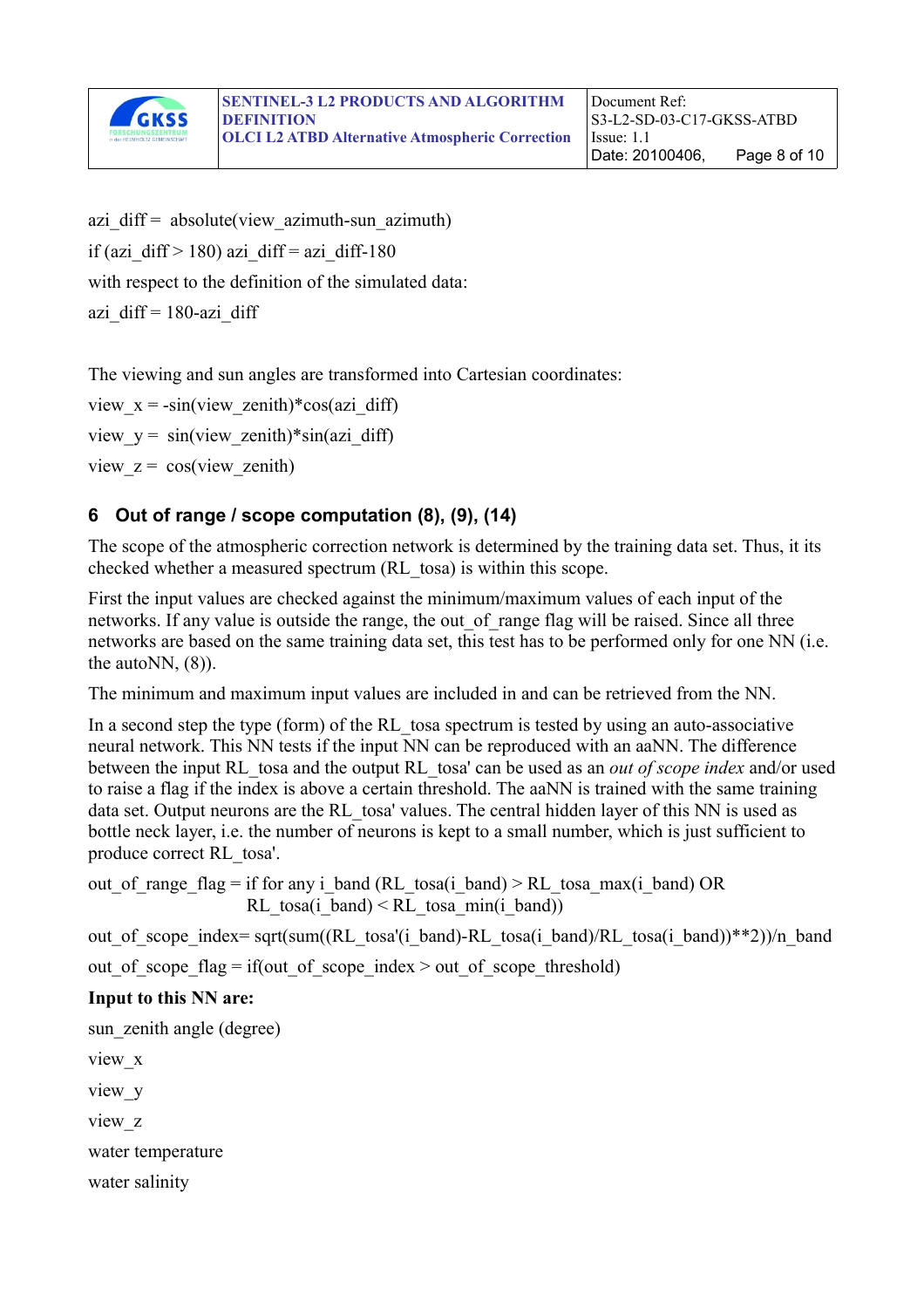

wind

RL tosa (15 bands)

#### **Output of this NN are:**

RL tosa' (15 bands)

## **7 Computation of aerosol optical properties (10), (11)**

The aerosol optical thickness, tau aerosol, is computed for 4 wavelengths (443, 550, 778, 865 nm, OLCI bands 3, 16, 17) using the aerosolNN (11). The angstrom coefficient is computed from tau aerosol 443 and tau aerosol 865:

angstrom= log(tau\_aerosol\_443/tau\_aerosol\_865)/log(865/443)

#### **Input to this NN are:**

sun zenith angle (degree) view\_x view\_y view\_z water temperature water salinity wind

RL tosa (15 bands)

#### **Output of this NN are:**

tau aerosol 443 tau aerosol 550 tau aerosol 778 tau aerosol 865

#### **8 Computation of Water leaving radiance reflectance and path radiance reflectance (12), (13)**

The bi-directional water leaving radiance reflectances (RL w) and path radiance reflectances (RL\_path) are direct output of the acNN (12). RL\_path includes the specularly reflected sun and sky light (fresnel reflection) and, thus, the sun glint. Furthermore, wind dependent white caps are included in the simulation. The output RL w together with the 3 angles is used in the waterNN.

#### **Input to this NN are:**

sun zenith angle (degree)

view\_x